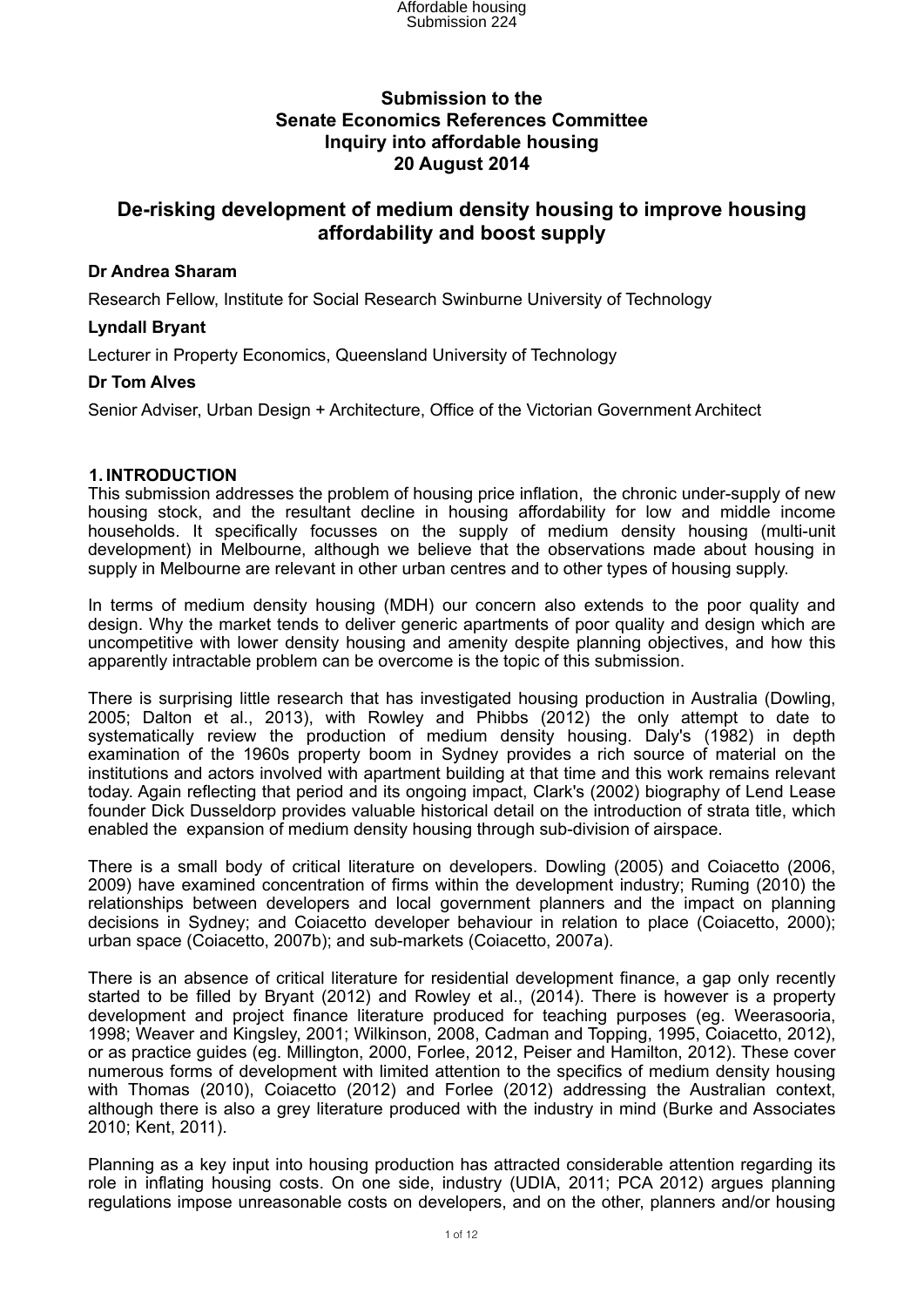researchers such as Gurran et al., (2009) suggest planning makes little difference to costs. Bryant and Eves (2014) argue in relation to developer levies, that there is simply no empirical evidence yet. In addition to planning, taxation (especially negative gearing and capital gains tax), government subsidies (eg rental assistance and first home owner grants), and construction costs have come under scrutiny (UDIA, 2011; Worthington, 2011; Wing, Norman and Orsmond, 2012; Rowley and Phibbs, 2012; PCA 2012; Urbis, 2012; Burke, 2012; HSAR, 2012; Williams and Macken, 2013) athough much of this work does not specifically consider medium density infill.

A key assumption is that housing production cost savings should translate into lower housing prices. Rowley and Phibbs (2012) and Rowley et al. (2014) argue for reducing risk and costs for developers as a means of lowering prices and thereby improving affordability. Rowley et al., (2014) found (reflecting the teaching and practice literature) that housing production cost is relevant to project viability but they were unable to articulate why developers would sell their product below the prevailing market price. Production costs are an issue but housing asset inflation is driven by the availability of investment finance, increased consumer capacity to borrow, and competition between consumers for well-located housing (Burke 2012) and by property speculation (Woodcock et al., 2011). Viewed through the prism of Burke's housing sub-systems approach (*production*, *consumption*, *management and exchange)* much housing research focuses on *production* (albeit not much on medium density), *consumption*, and *management* (particularly social housing systems), but little attention is given to *exchange.* Exchange involves

 the practices and institutions which facilitate the sale, purchase and renting of housing, with the principal actors here being finance institutions in their many forms, and real estate practitioners. Both are important as facilitative agents in making the development, sales and purchases process possible (Burke 2012:46).

The literature reveals a very substantial gap in regard to exchange. This submission addresses that gap by examining *exchange* from a classical economic perspective in relation to MDH and in particular to strata title of cubic airspace, revealing *exchange* as a key development risk; one that institutions struggle to address. We argue a basic economic understanding of the market fundamentals has been missing from the debate: the problems of supply and affordability of medium density infill housing relate to the current inability of the market to efficiently match supply and demand in order to progress an orderly and de-risked development process.

The remainder of this submission begins by outlining the current structures of housing provision for medium density infill housing in Melbourne. This is followed, in Section 3 with a discussion of how the most critical issue for the market, the problem of uncertain consumer demand is addressed. In Section 4 we look at planning policy and its role in bridging the problem. What can be done to reduce demand risk and hence improve affordability is addressed in Section 5. Section 6 addresses how the design of the market can be revisited to produce efficiencies and conclusions are drawn in Section 7.

#### **2. STRUCTURES OF HOUSING PROVISION FOR MEDIUM DENSITY HOUSING DEVELOPMENT**

Ball (2003: 914) argues 'differences in institutional structures affect supply responses', and that it is essential to locate the supply system in time and place and understand both actors and institutions (Ball et al., 1988).

 *A structure of housing provision specifies the nature of the social agents involved in the provision of a particular form of housing and their interlinkages. Producer, consumers and financiers in different quises all have their place within structures of provision (Ball et. al., filledgeeries* 1988: 29 – 30).

For MDH in Melbourne the key agents and institutions are: developers (producers), apartments buyers, being owner-occupiers or investors (consumers), development and mortgage financiers (finance), strategic and statutory planning, building codes, taxation, consumer law (regulation), land form, spatial relationships (geography), construction types and costs (technology), Victorian and Commonwealth government policies and actions, lobby groups, resident action groups (political). A significant and often overlooked input into production is land supply and landowners are hence also influential agents (land owners).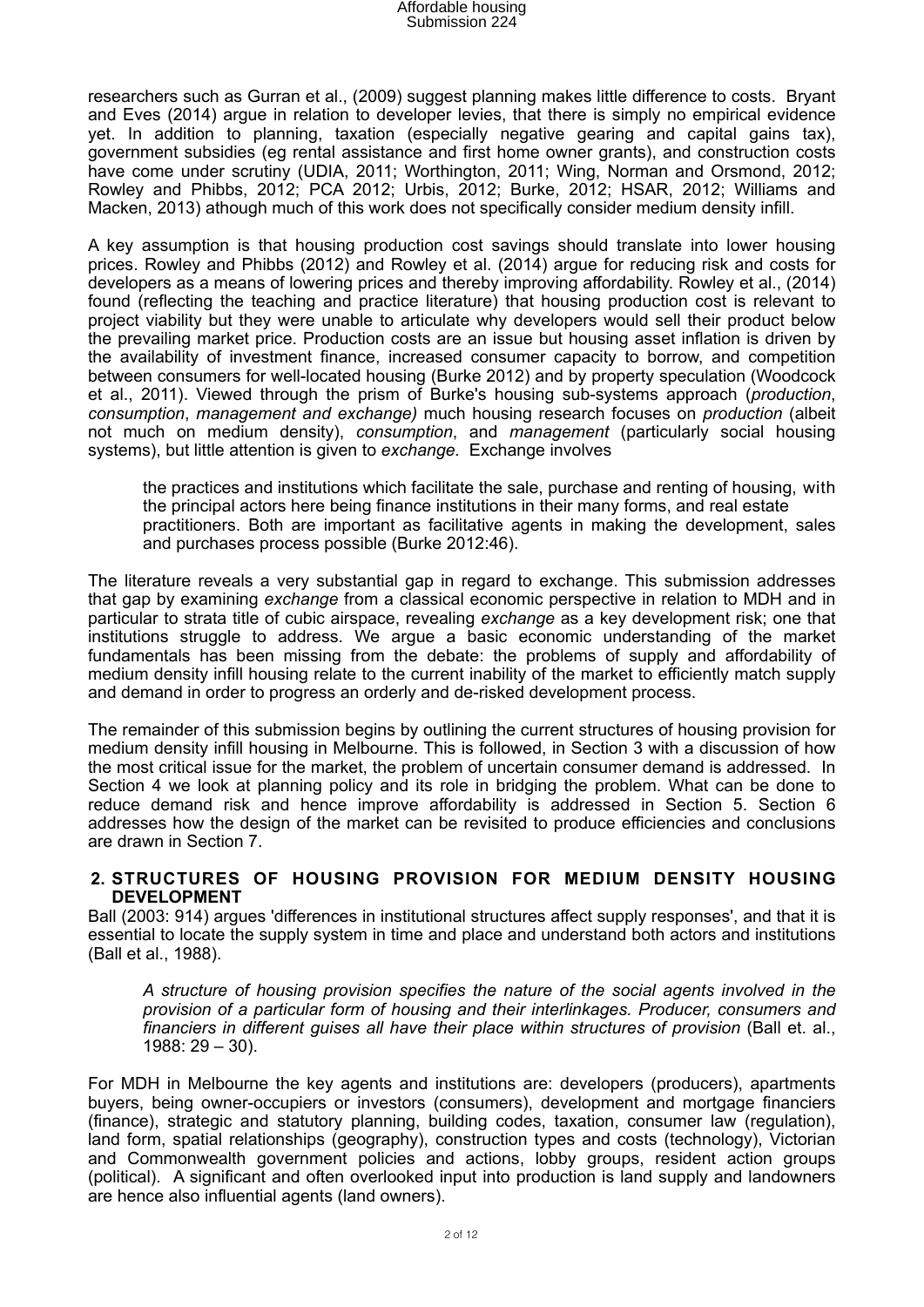In examining medium density infill developments (ranging from a few attached single story dwellings to high-rise towers) commonalities and differences can be observed. The most significant divergence to be noted is that developments generally either involve sub-division of land or subdivision of airspace. As can be expected there is a spatial element that reflects zoning and allowable densities but we argue it is also reflects the structures of housing provision.

Medium density developments based on land sub-division generally involve small to medium scale 'infill' sites mostly on large residential blocks that are sub-divided into smaller lots on which single dwellings of between one and three storeys are built (Phan *et al*., 2008). These new homes may be attached or detached dwellings. The producers of these smaller developments are frequently novices and/or 'Mums and Dads' (Ruming, 2010) or 'part-time developers' (Forlee, 2012: 61). In contrast, larger projects of up to 30 dwellings (Ruming, 2010) involve 'full-time professionals' (Forlee, 2012). This small scale infill form of development is notable for being highly competitive with low margins (Chandler, 2009) making use of the same construction technologies and business structures as detached house builders, and relying heavily on non-unionised subcontracted trades and labour. While this form of development has made a not inconsiderable contribution to new supply (Szafraniec and Hollaway, 2012), it is criticised for poor quality and design (Newton and Glackin, 2014), without providing more affordable housing. Alternatively, such sites in high demand locations are developed with premium stand-alone small lot housing product, providing only marginal density gains and pricing out all but the wealthy.

The relative small scale of such project's proponents impacts on their ability to access development finance. In the land-subdivision medium density development model, the land is used as security against borrowings and the quantum and characteristics of the loan reflects the underlying un-subdivided value of the site rather than the total anticipated cost or value of the project. This means that the requisite construction loans are often secured against other assets of the borrower such as the family home (Weaver and Kingsley, 2001). The asset backing of the borrower therefore limits how much can be borrowed and thus the scale of the project able to be undertaken. Smaller scale projects are often seen as lower risk by financiers by virtue of needing fewer buyers to generate the income to repay the loan, the relatively short project time frames and the intrinsic (and realisable) value in the underlying land should the financier need to sell assets to recoup its loan. These are uncomplicated loan structures, generally negotiated at a local bank branch level. This mainstream bank finance has replaced solicitor's funds used during the 1960s and 1970s for the building of flats (Burke 2012).

On the other hand, projects that sub-divide airspace are by definition multi-storey complexes, generally with apartments on each level. Developers of such projects tend to have corporate business structures, professional staff and many operate on a regional level, and some on a national level (Dowling, 2005). Much of the product is aimed either at the luxury end of the market (where greater margins are available) or investors seeking rental yields in the short term and capital gain in the longer term. Both these market segments are strongly influenced by geography and amenity, with landlords requiring a ready supply of tenants with capacity to pay, inclining them towards the city centre. Tenants of investor stock seek ready access to employment or study nodes as well as entertainment locations so as to minimise transport and other living costs. Upmarket owner-occupiers seek water views, high neighbourhood amenity and so-called 'lifestyle' attractions.

Reflecting diversification out of the non-residential construction sector (Dowling, 2005) these developers use building technologies similar to those employed in commercial developments, often using unionised workforces and operating with higher overheads and margins, reflecting economies of scale. As with the smaller scale development, the development site itself is used as security for the loan that is required to complete the project, however the quantum and conditions of the development finance reflects the anticipated overall cost or value of the project, thus allowing for a substantially larger loan and hence larger project to be constructed. The developer usually provides little personal security for the loans, with loans secured only against the project in many instances, or against other company assets (Weaver and Kingsley, 2001). The financier is concerned with the considerable financial gap between the raw value of the land and the total cost of developing the airspace as the long and often uncertain time period between project inception and completion makes this form of development a relatively high-risk financing venture. As Ball (1998: 1505) notes, it is the lender who bears most of the costs of failure whereas the developer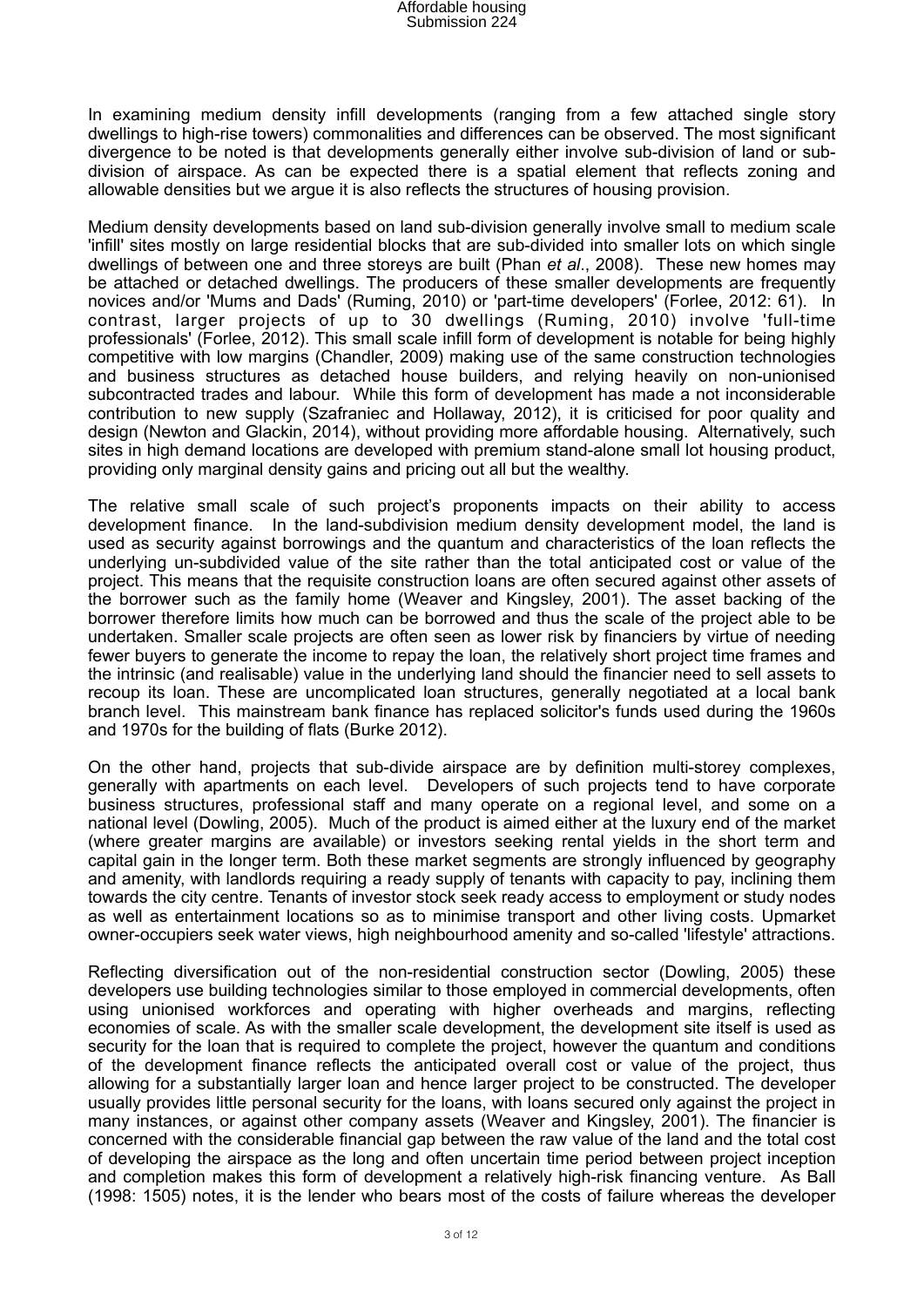'reaps virtually all the gain' if 'the gamble comes off'. Although public policy supports this form of development its contribution to supply is mainly through larger towers, with investment low or nonexistent in many suburban activity centres. Much of what has been built is criticised for poor design and quality, is notably uncompetitive when compared to local house prices, and is often ferociously attacked by residents' groups (Woodcock et al., 2011).

We have noted above that the smaller developments are relatively lower risk and hence are financed somewhat differently from the larger developments. This risk relates primarily to the gap between the realisable value of the land and the size of the loan. Development of airspace carries greater risk reflecting greater complexity and the longer time periods for construction. Many of these risks can be mitigated, but not all (such as interest rates affecting buyer's decisions to purchase). The most serious risk in all property development is the difficulty in finding and locking in demand at a single critical juncture. From a broader economic perspective this is the one risk that is least efficiently mitigated, and is explored further in the following section.

#### **3. EXCHANGE: SETTLEMENT RISK AND MITIGATION MEASURES**

Larger strata titled developments typically take a number of years from inception to completion, with many critical hurdles along the way (Rowley and Phibbs, 2012, Millington, 2013). Such projects generally receive no revenue at all until completion, at which time the new strata title<sup>1</sup> is created and the transfer of real property (settlement) occurs. Between completion and settlement, virtually all project funds have been expended leaving both developer and financiers highly exposed. Unlike greenfield development, apartment buildings generally cannot be staged to deliver incremental revenue.

Developers rely on research to determine the strength of demand, and 'pre-sales' are used to confirm market acceptance of the product type and price point on offer. Pre-sales are also sought by financiers to ensure there are sufficient sales at completion to cover repayment of the loan. Funds borrowed for construction are generally not released by the financiers until a minimum number of pre-sales are achieved. Due to strict lender requirements, developers are accordingly very conservative in regard to the type of product they will offer and localities they target as a means of ensuring sales (Kent, 2011).

The importance of pre-sales in the medium density housing development process cannot be overstated. In most cases construction cannot commence until sufficient pre-sales are achieved. The pre-sale period can stretch into many months or years, making it more time consuming than statutory approval processes. Pre-sale campaigns include: constructing and operating display units; printing of marketing materials; engagement of real estate agents to handle sales; newspaper, magazine, internet, television and radio advertising; home shows and trade delegations. As investors represent the bulk of purchasers, the 6% commission paid to financial planners is a significant cost component adding to the purchase price. Pre-sale campaigns cost up to 10% of project costs, making it more expensive than the finance.

Although a pre-sale contract is theoretically binding on the purchaser, the maximum 10% of the deposit (Burke and Associates, 2010) is sometime insufficient incentive to proceed to settlement as agreed and in practice developers sometimes find default at settlement difficult to remedy. Considerable time can elapse between a pre-sale and settlement, which may correspond to a shift in market conditions and demand. Should market conditions deteriorate, or the buyer's financial position change, buyers who have signed a pre-sale contract may default on their purchase. Purchasers for example are inclined to 'walk away' if the apartment value falls significantly between pre-sale contract and completion, particularly if mortgage lenders withdraw their offer of finance. This 'settlement risk' is addressed by developers and financiers through a number of means and has had greater focus since the global financial crisis (Bryant, 2012). Financiers vet purchasers to establish whether there is risk of default at settlement, restrict the purchase of multiple dwellings, often to as little as two apartments, and in some cases limit the level of foreign investment (Burke and Associates, 2010). Still, settlement risk is a significant risk factor that cannot be fully mitigated as evidenced in the aftermath of the global financial crisis (Bryant, 2012).

Most important in terms of affordability, projects using debt finance will only proceed if the

 $1$  In Victoria 'strata title' is simply called a 'lot' under the Sub-division Act 1988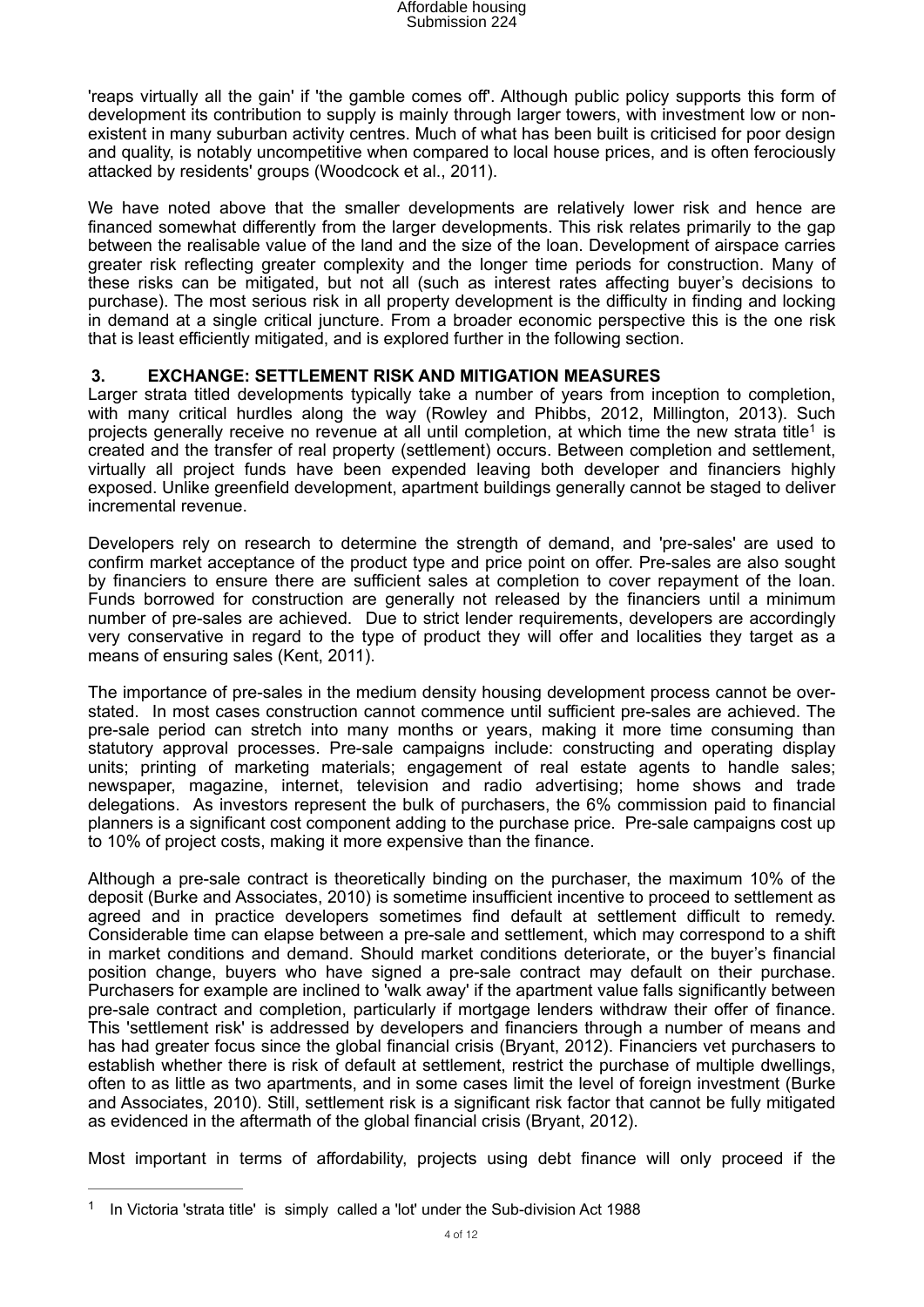anticipated return on the investment is assessed by the financier as commensurate with the risks, with a minimum rate of return of 20 per cent on costs currently demanded by the major Australian banks, as senior lenders, in most cases (Kent, 2011). On an annualised basis this return is modest (e.g. a four year project means five per cent per annum). Financiers take a margin on the loan and fees rather than share in the profits and are first in line when earnings are disbursed (Burke and Associates, 2010, Bryant 2012). Pre-sales lock in the price early in the project, and if a project is 100 per cent pre-sold (which is often currently required by financiers), the developer does not capture any of the uplift in property values that may have occurred in the intervening period (the buyer does). The developer can only capture lift in value that occurs between purchase of the land and pre-sale. This can be compared with social housing projects which are de-risked because demand is locked in at the outset and progress payments underpin the process.

Pre-sales therefore represent a sub-optimal solution to the problem of locking in the demand to ensure a project can proceed in the knowledge that settlements will occur at the completion of the project. Policy analysis almost invariably follows the assumption however that if input prices for housing can be lowered, housing would be more affordable; hence the ongoing debate on the role of taxation and planning on housing affordability. This view assumes that housing supply comes onto the market on a cost plus margin basis, whereas new housing stock in fact comes onto the market reflecting prevailing prices (Berry, 2010). Cost savings, such as those achieved through construction innovation or planning deregulation accrue to the developer in the absence of robust competition (see Coiacetto, 2009 for a discussion of the oligopoly structure of the industry). Where cost savings are important is in terms of project viability (that is, in ensuring projects are able to attract financing and can thus proceed (Rowley et al., 2014). That nevertheless leaves us with the problem of how housing prices relate to costs, and in the next section we discuss the role of planning in this.

#### **4. THE ROLE OF PLANNING IN EXACERBATING THE AFFORDABILITY ISSUE**

Victoria has a *laissez-faire* planning regime, especially in the central city area, which is designed to promote capital investment. Floor space or plot ratios have not existed as a development control tool since 1999, and while building height limits apply in many areas, in practice these are treated in the application process as a negotiable factor. As the market has increasingly sought to invest in residential products, one argument mounted by those with an interest in keeping restrictions on site yield to a minimum is that additional yield will help keep apartments affordable. However, permitting greater yields on redevelopment sites pushes up the price of land in the vicinity, because landholders' expectation of future yield is raised, thus negating any cost saving for future projects. At the same time, existing redevelopment sites tend to go back onto the market as vendors seek to capture the uplift in site value and exit the project in a risk free manner (Woodcock et al., 2011).

Assuming these development sites are purchased by developers genuinely intending to build upon them, the new project proponents often find themselves with sites literally too risky and/or expensive to develop (Rowley and Phibbs, 2012). With the increased yield potential capitalised into the land price, only an additional increase in apartment prices (that is, an increase in the capacity and willingness of consumers to buy) or decrease in construction or other costs will permit the project to be viable and gain finance. A further risk is created by the larger scale of the development, as this limits who will buy into them. Apartments in large towers for example are mostly purchased by investors, responding to demand from specific tenant cohorts, such as students. The alternative is for the new owners to land bank their site until demand at the right price point exists.

As we have outlined smaller medium density development is constrained by the limitations on their access to capital. Larger firms have the ability to undertake larger and riskier redevelopments but these not only have higher costs, but the margins sought are also higher. Designated suburban development zones such as Activity Centres should attract larger developments but the price point at which apartments can be supplied does not have a market in many nominated localities (Newton and Glackin, 2014). Those undertaking larger developments do not compete with small developers for suburban residential sites as these projects are considered too small and margins too slender. Only where yields can be increased significantly (eg through lifting height restrictions substantially) are they likely to be interested. The result of the current structure of housing provision is that planning alone will not deliver desired built forms and uses. But it does have an important role.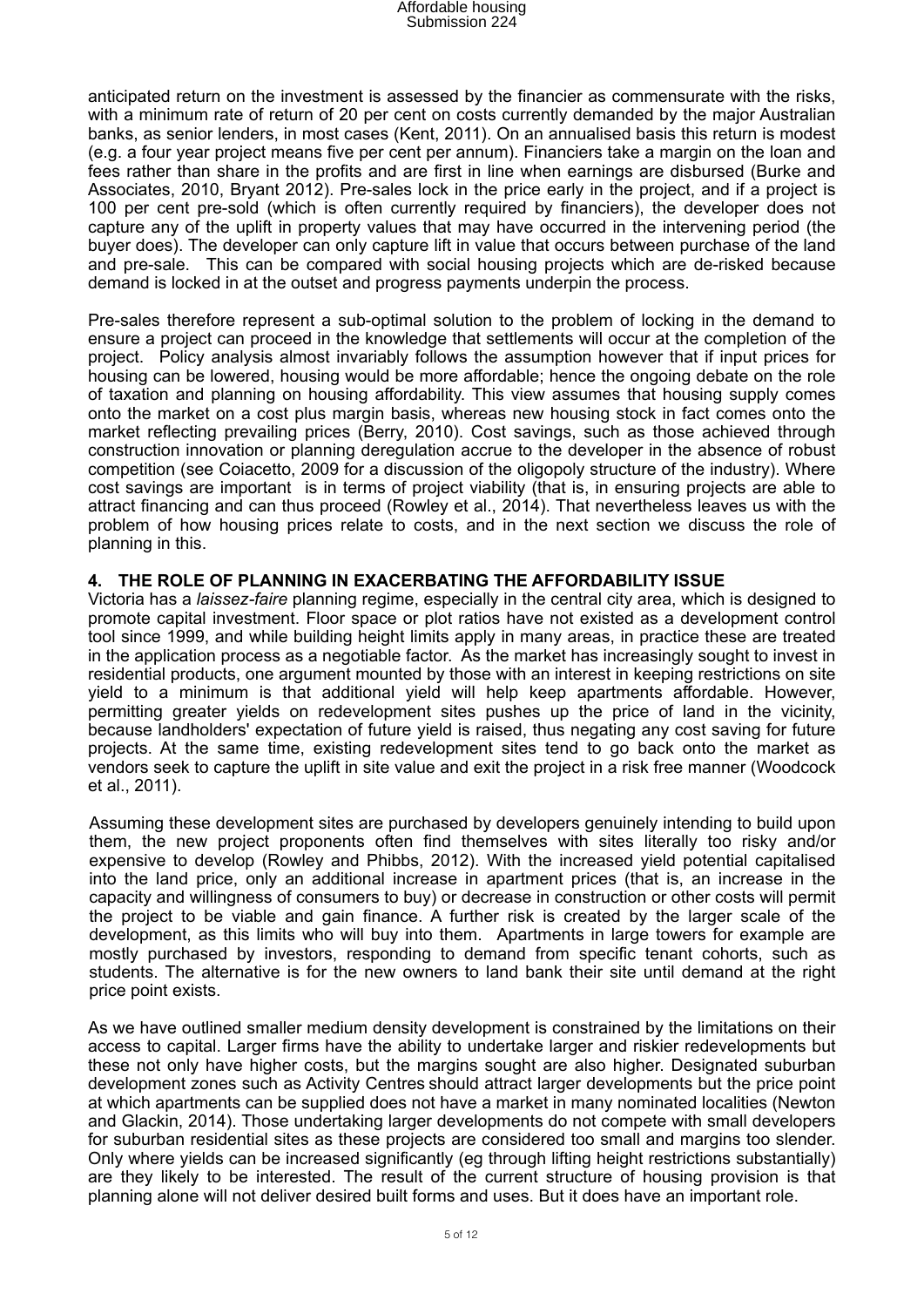While it may appear counter-intuitive, density restrictions in the form of planning controls that limit the yield available from re-development sites, such as height limits, floor space ratios or bedroom quotas, may be effective in dampening speculation and creating a positive environment for more affordable housing development. In essence, planning controls can do the opposite of deregulation by creating certainty: certainty about what the site is capable of yielding. With greater certainty, risk is reduced and the project has an increased likelihood of obtaining finance and proceeding as proposed. Importantly landowners will moderate their expectations of capturing any future uplift in value once the development capability of the site is known and fixed. The need for increased housing supply as well as affordability requires certainty in the planning process to remove speculation from the development process.

Restrictions on yield to prevent over-development on larger infill sites can be offset in 'greyfield' suburbs by reconfiguring existing housing lots through aggregation to enable precinct regeneration (Newton and Glackin, 2014). Moderate height increases and the better use of airspace can maximise design outcomes and optimise land use while retaining amenity. Mixed use developments that incorporate residential over retail or small scale commercial uses can provide important amenity and housing choice. Yet even if the incentives to speculate on land value were removed from the planning scheme, the current development models would still be problematic as the problem of finding buyers and locking them in remains and in part because there is a lack of competition on the supply side.

#### **5. How can the development process be de-risked?**

Housing supply innovation requires economic actors who are able to commit to the supply of affordable housing and the most obvious candidates are consumers themselves. The means by which consumers can be involved in innovation is both technical and conceptual. Conceptually, aggregation of consumers is a method of reducing the search costs that currently undermine the efficiency of the market. Aggregation occurs in many markets and is the basis of cooperatives, and traditionally draws on communities of interest, such as with the German *Baugruppen* (building groups) or *baugemeinschaften* (building cooperatives).

*Baugruppen* and *baugemeinschaften* are essentially 'DIY' syndicates that produce medium density housing for owner-occupiers at around 75% of the market cost, as they effectively remove the need for the developer, and hence the developer's margin (Alves and London, 2012). Since the 1990s, *Baugruppen* have come to play a significant role in the provision of medium density housing and the urban regeneration in a number of major city regions across Germany (Krämer and Kuhn, 2009; Fuchs and Orth, 2000). The sector also has a presence in France and the Netherlands. Unlike typical medium density housing developments, dwellings are tailored to suit the diversity of households involved and often embody other collective ambitions, such as higher environmental performance. Once the development is complete, the syndicate disbands and member households become owner-occupiers of their individual dwellings with common aspects of the property managed in the usual way by the equivalent of an owners' corporation (de Maddalena and Schuster, 2005: 44), or the syndicate can remain as an ongoing cooperative to manage the property. *Baugruppen* effectively aggregate demand prior or close to project conception so are less risky. *Baugruppen* financially backed by a large community housing organisation as proposed by Common Equity Housing Ltd in Victoria (BCCM & CEHL 2014) could be a means of delivering larger medium density affordable housing projects. To date there has only been one cooperative medium density development project aimed at owner-occupiers in Australia that has been publicly evaluated, and it found a saving of 28% (Dolin 1992). Overseas experience and the Australian example suggests pursuit of 'deliberative' forms of development is warranted.

#### **6. Redesigning the market**

Housing inflation and chronic undersupply reflect a substantial market failure. Yet typically planning, taxation, government subsidies, and construction costs are examined for their contribution to these failures which are implicitly assumed to be regulatory failures (Worthington 2011, Rowley and Phibbs 2012; Burke, 2012; Wing, et al., 2012; HSAR 2012; Williams and Macken 2013). As noted earlier there has been almost no analysis of the housing supply system, and with little empirical evidence available there has been no consideration as to how the market actually operates. Our analysis suggests that: demand for apartment products is gauged through economic proxies rather than actually expressed; a pre-sale contract is weak legal mechanism for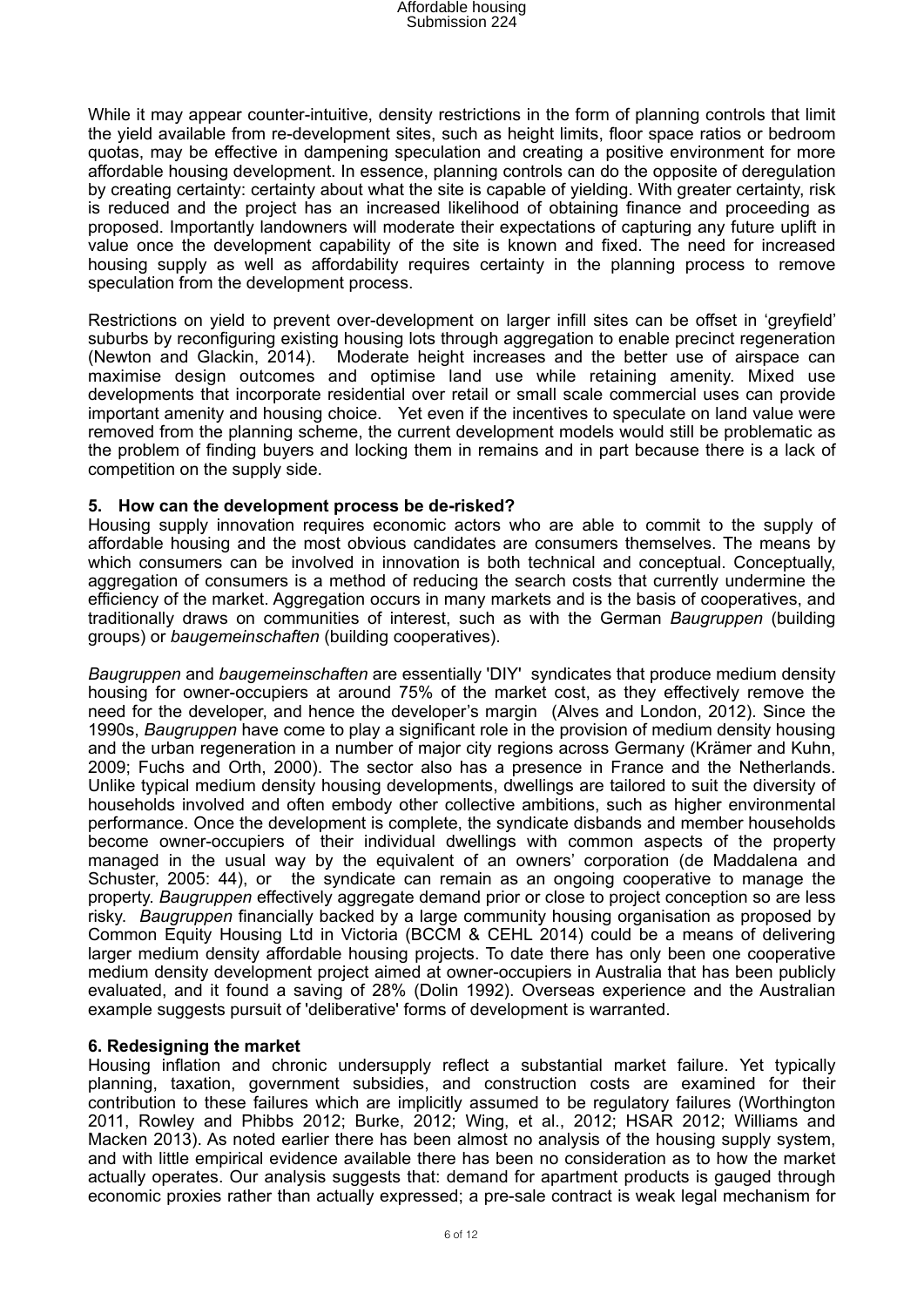such an important exchange; transaction and search costs are high and time consuming for both supplier and purchaser.

In relation to consumer demand, orthodox apartment development takes economic data as a substitute for actual consumer demand in an environment in which consumers are severely contained in the choices they can make. As noted the apartment market largely produces a generic product within 'safe' localities. Consumers can purchase an existing apartment or buy at pre-sale stage but this does not represent the sum total of, or variation in actual consumer demand. In contrast deliberative development builds for real clients rather than a proxy and this removes risk and hence costs. Both orthodox and deliberative development would benefit from a mechanism that could realise actual demand.

Turning to the fundamentals of the market, Australian housing supply, with the exception of social housing, is characterised by bi-lateral trades. That is, sales are largely between a single seller and a single buyer, and therein lays the search and transaction costs. We suggest that aggregation, the pooling of potential buyers on one side, and a pool of development opportunities on the other offers the scope to reduce risk and costs in the supply process, and that a mechanism is available to enable this innovation.

This proposal is informed by 'market design' a new economic field that has emerged from game theory which highlights the value of cooperation in markets and the market efficiencies that arise from shifting from bi-lateral trades to aggregation via the creation of a pool of consumers and pool of suppliers (Roth, 2007, 2008). *Market design* asks how can markets operate more efficiently and better serve consumer needs, or how can a market be brought into existence where there is none to enable a more efficient allocation of resources. *Market design* has been described as an 'engineering discipline linked to mechanism design' (Milgrom 2011: 319). The practical application of market design through *smart markets* and *matching markets* has been enabled by the internet as a communication tool and computing to manage transactions.

The most common market design application has been to auction systems, and its most celebrated achievement is a matching market for human kidney exchange. What market design has enabled is renewed attention to critical issues, which Milgrom (2011: pp 311-319) outlines as 1) product definition – what is the commodity and how should it be defined?; 2) messages – how do participants communicate in markets?; 3) incentives – the tradeoffs between the incentives provided for truthful reporting; 4) linkages among markets – how trade in different goods are linked.

In terms of supply of apartments this means circumscribing the market and its agents and appointing a manager. Less a case of the invisible hand of the market than the visible hand of the market. In short, agents must formally participate within a structured entity. There is little novelty in this; stock exchanges are an example. The first step is the creation of a new market (we will call this the Smart Housing Market (SHM)) and the establishment of a independent third party operator as market manager (a Smart Housing Market Manager (SHMM)).

The SHMM actively recruits potential buyers, obtains their preferences and capacity to pay and matches them to possible opportunities. Developers are similarly recruited and have the opportunity to shape their offerings to respond to the expressed consumer preferences, allowing the potential for greater differentiation of apartment typologies and sizes. Both buyers and sellers manage their own profiles, browse, and learn (there is a substantial opportunity for on-line education tools relating to all aspects of purchasing, selling, renting and maintaining housing, as well as how to achieve better quality and more sustainable apartment design). Both sides of the market provide their information, and that information can be analysed and put back to the market in real time.

A recent survey by Matusik (2012) highlights the mismatch of information generally available on property websites versus what buyers want to see. Matusik claims that developers sell lifestyle whereas apartment buyers (which they acknowledge are currently mostly investors) want to see the property fundamentals: location, price, and development type. Many details are often not available at all. These insights go to the issues of transparency in the market, ease of transaction and trust, which are concerns that can be addressed through a SHM and of better alignment of the interests of buyers and developers. Importantly consumers can initiate the process themselves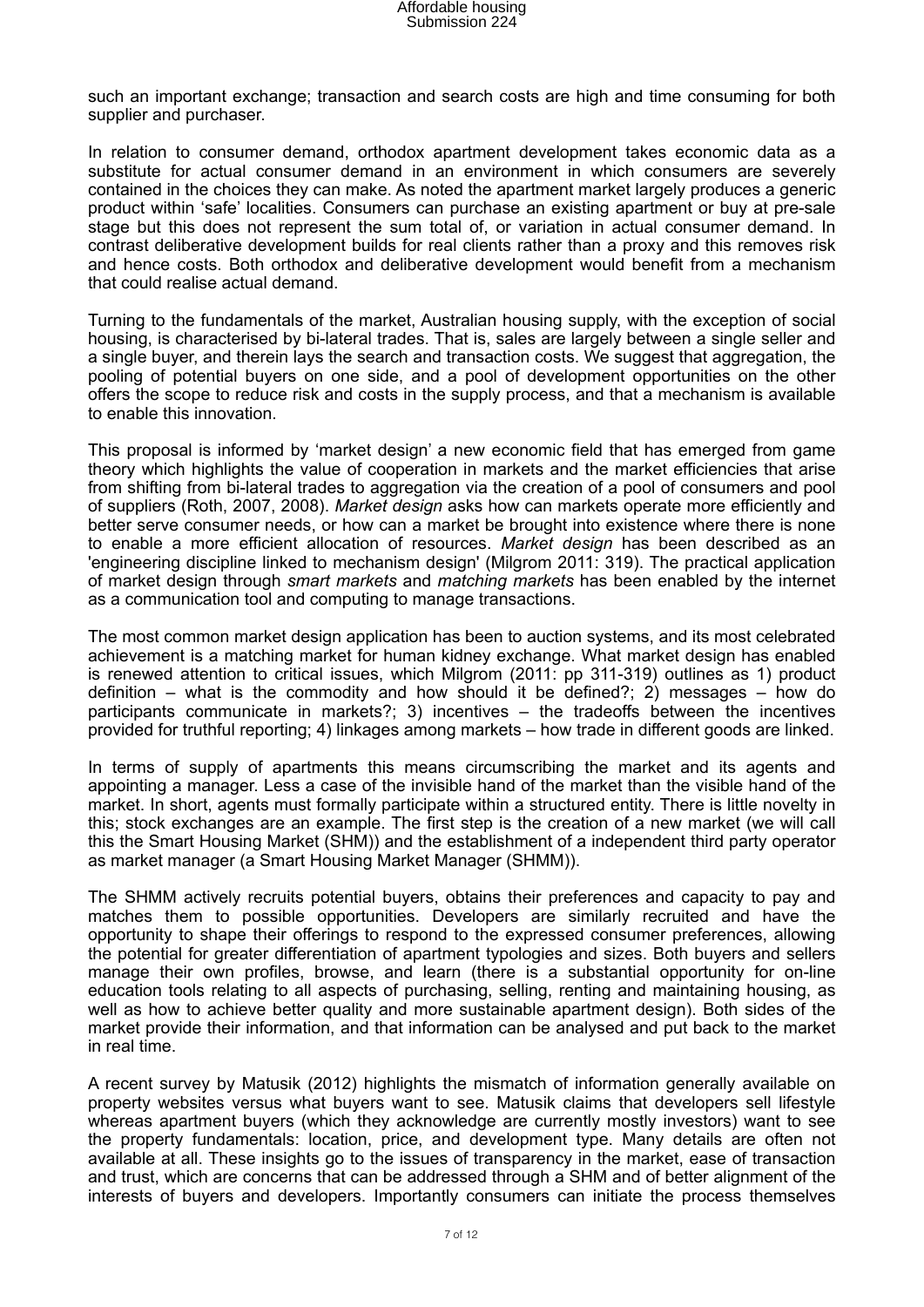using the SHM to bring together other potential buyers, and procuring a builder and finance.

Both the speculative and deliberative development rely on the timely engagement and commitment of the individual owner/ investor to attract development finance to allow construction. This is where innovation in market design can be of immense value. Figure 1 conceptualises the aggregation and decision-making process.

Figure 1.

# **Smart Housing Market Pathways**



One of a SHM's desirable features is its capacity to service a range of markets concurrently as shown in Figure 1. Aggregation permits robust segmentation into specific housing tenures or options. For example the SHM can also aggregate eligible private rental tenants and investors for National Rental Affordability Scheme (NRAS) developments or for long-term private rental as proposed by Landcom (2010). Community housing organisations could source tenants for their affordable and key worker housing.

Aggregation via a SHM enables potential purchasers to be identified early and their preferences assessed, and allows for communication with developers prior to major investment decisions being made. It not only telescopes the campaign for pre-sales but also opens the way for a far more responsive approach to development. A SHM has already been launched (see Citiniche.com.au). Buyers are invited to select an existing 'niche' (market segment) or create a new niche. Buyers are then able to add ideas, select a project, and attend workshops. Once they commit they can watch their apartment building being built. Initiated by architect, Ivan Rijavec, the partners in Citiniche are architects and developers. There is debate whether this model of 'crowdsourcing' of residential design and development will provide savings to buyers (Edgar 2012) but Rijavec believes it can arguing pre-sales are 'more of a case of crowd control than crowd enabling' (Rijavec 2013). Citiniche however needs to establish that developers will pass through savings. In our view this will only occur with the entrance of new deliberative developers to provide competition to orthodox market developers.

The issue of aggregation goes to the economic issues encountered in the development process. As important, are the legal issues pertaining to the pre-sale and settlement of apartments. While there have been some changes to the National Consumer Law to provide greater protection to purchasers of apartments there has been no fundamental re-thinking of the legal mechanism. Research is required to understand whether it is possible to achieve law reform that can de-risk the development process for both consumer and developer.

But perhaps pre-sales will be overtaken by 'group apartment auctions', where newly constructed apartments are simultaneously put to auction after the titles are created. Melbourne's first group auction in April 2014 was highly successful despite the lack of stamp duty exemption (Pallisco,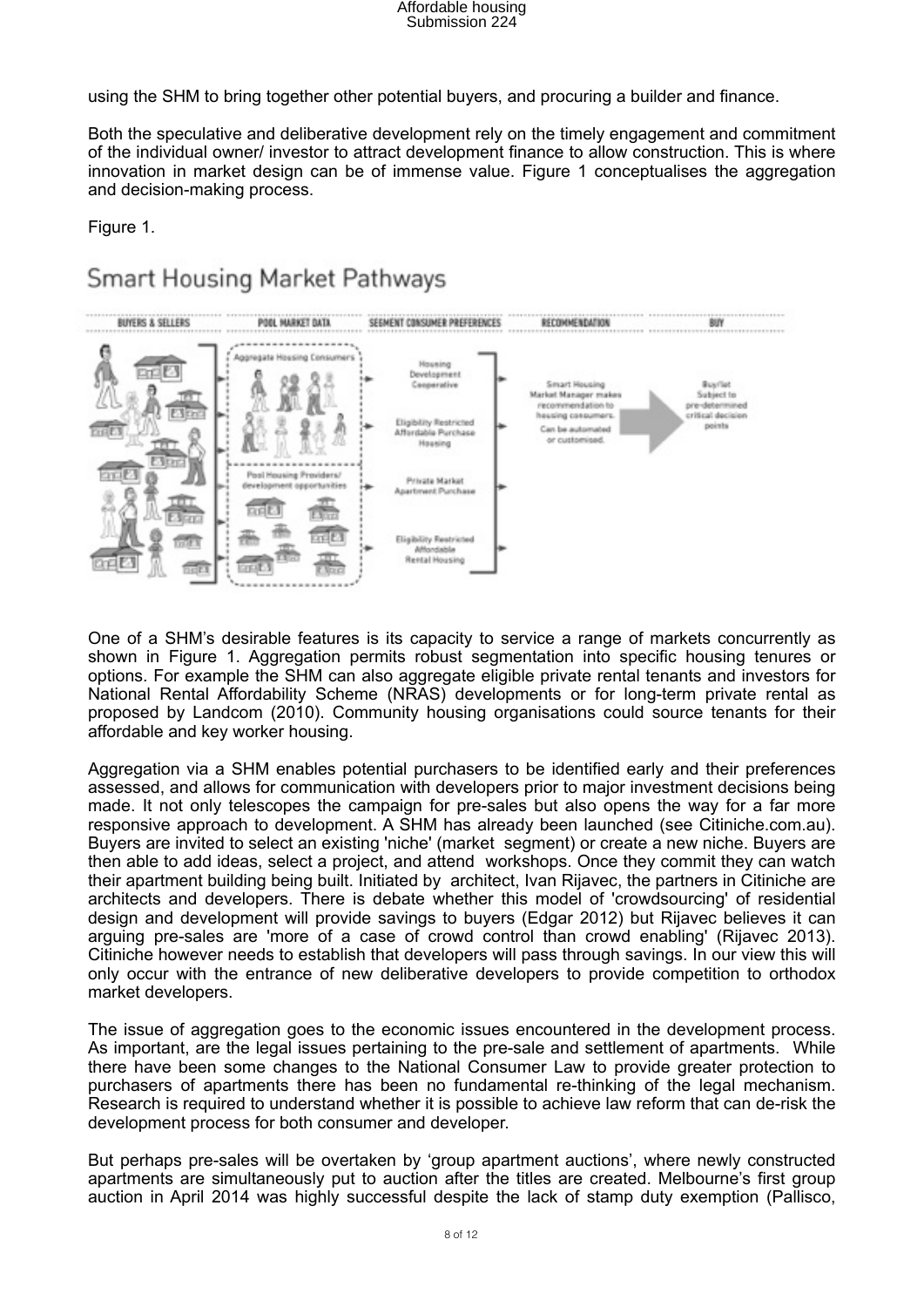2014). According to game theory and as established in practice in the US this type of auction provides greater choice to the buyer whilst delivering higher margins to the developer. This type of innovation in the market should draw policy attention to the housing sub-system involving exchange because it indicates the current structure of housing provision has critical flaws.

Finally, landowner speculation can be eased through planning reform but property speculation per se cannot. Property investment for capital gain is currently underwritten by taxpayers in the form of reduced capital gains tax and negative gearing and is justified in policy terms as encouraging supply. The inflationary impacts of these measures have been widely discussed (eg Eslake, 2013). From our perspective investors may be a source of funds for new development but this demand segment is also highly associated with settlement risk. Investors are a source of market volatility which heightens the development risk and hence affects the variability of projects and the margins sought by developers and financiers.

#### **7. CONCLUSION**

The failure of public policy to deliver affordable medium density infill housing has variously been laid at the door of the planning system, at taxation policy, and at construction costs. We have shown that planning on its own cannot deliver affordable housing as an outcome; there needs to be a structure of housing provision capable of responding to the housing objectives of the planning scheme. Public policy however exacerbates housing price inflation by facilitating rather than restraining property speculation, thereby affecting project viability which in turn affects supply and prices.

Examined through an economics lens, the housing exchange sub-system reveals demand as the key risk faced by developers, and this drives institutional responses. Pre-sale contracts have evolved to legally bind consumers to their purchase decision but they are a sub-optimal mechanism. The risks associated with uncertain demand create a barrier to project viability, and lift the threshold profit margins expected by financiers. If this risk was reduced, expectations of the margins required would moderate permitting more projects to proceed. But greater competition is also required to pass on these savings to consumers. Aggregation of buyers offers a more orderly and de-risked development process, and deliberative forms of development provide a much needed source of competition, together they would enable more supply of better quality and design at more reasonable prices.

#### **13. REFERENCES**

- Adams, R. 2009. *Transforming Australian Cities: For a More Financially Viable and Sustainable Future: Transportation and Urban Design.* Melbourne: City of Melbourne and Department of Transport.
- Alves, T. and London, G. 2012. "New Housing for a Shifting Urban Paradigm: Housing Development Co-operatives as a More Affordable and Sustainable Alternative for Housing Provision in Australian Cities." Proceedings of the *6th Australasian Housing Researchers' Conference*, University of Adelaide, 8-10 February 2012.
- Ball, M. 1998. "Institutions in British Property Research: A Review", *Urban Studies*, 35(9): 1501-1517.
- Ball, M. 2003. "Markets and the structure of the Housebuilding Industry: An International Perspective". *Urban Studies,* 40(5-6): 897-916.
- Ball, M. Harloe, M., and Marten, M. 1988. *Housing and Social Change in Europe and the USA*, London: Routledge.
- BCCM (Business Council of Cooperatives and Mutuals) and CEHL (Common Equity Housing Ltd) 2014. *Breaking Through the Affordability Ceiling*, National Housing Round Table 25th February Melbourne.
- Berry, M. 2010. "Housing Wealth and Mortgage Debt in Australia." In The Blackwell Companion to the Economics of Housing, edited by S. Smith and B. Searle, 126-146. UK: Wiley-Blackwell.
- Bryant, L. 2012. "An Assessment of Development Funding for New Housing post-GFC in Queensland, Australia." *International Journal of Housing Markets and Analysis* 5(2): 118-133.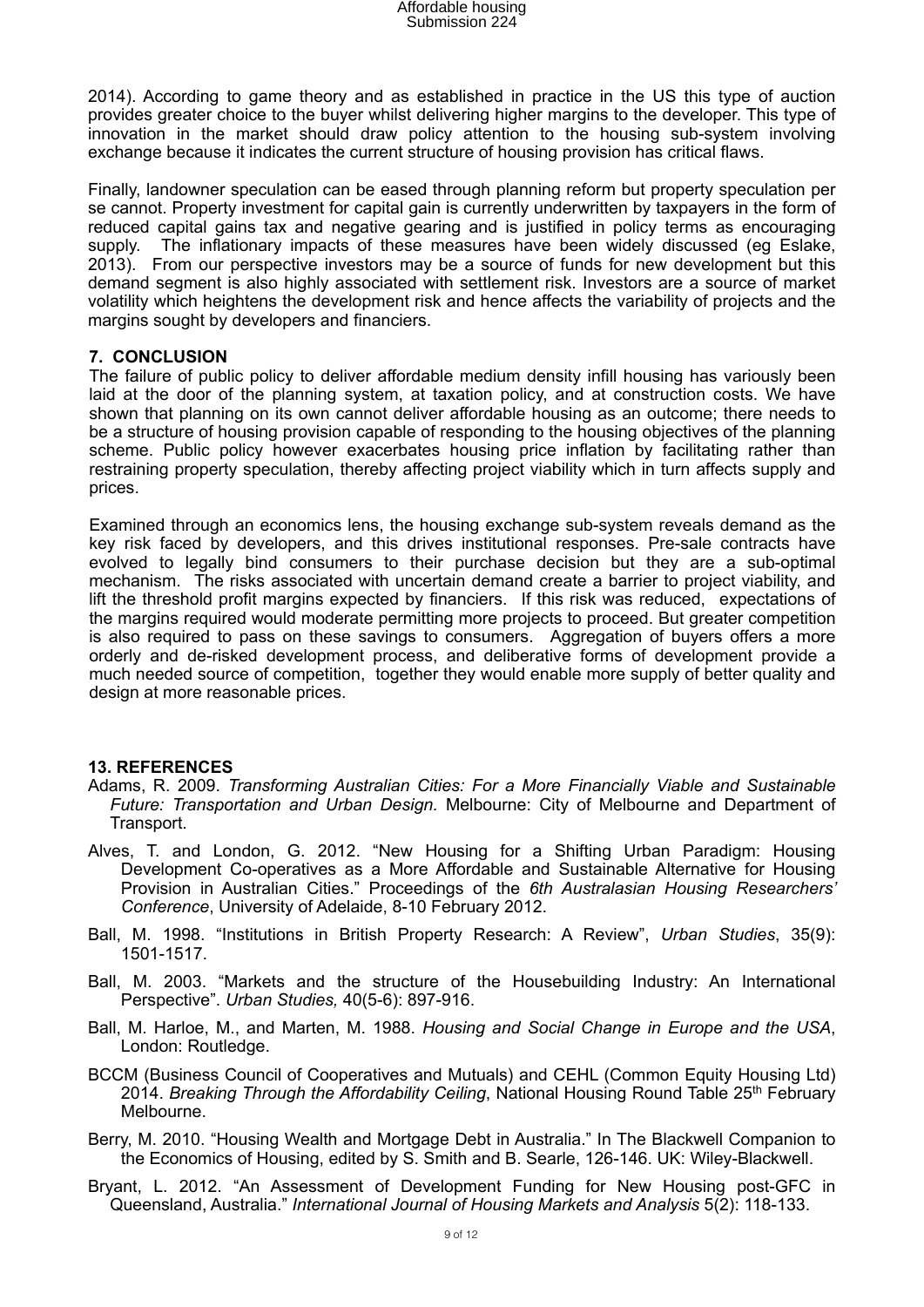- Bryant L. and Eves, C. 2014. "The link between infrastructure charges and housing affordability in Australia: where is the empirical evidence? Australian Planner, DOI: 10.1080/-7293682.2013.877509.
- Burke and Associates, 2010. Off the plan property transactions Issues for accountants & lawyers, http://www.burkes-law.com/wp-content/uploads/2011/11/Building-Development-Presentation-230810.pdf. Last accessed 4 February 2014.
- Burke, T. 2012. "The Australian residential market: institutions and actors." In *Australia's Unintended Cities: The Impact of Housing on Urban Development.* Edited by R. Tomlinson, 35-50. Collingwood: CSIRO Publishing.
- Cadman, D. and Topping, R. 1995. *Property Development*. 4th ed. London: Spon Press.
- Chandler, D. 2009. *Challenging the traditional private sector residential development and building company model*, Sydney: City Futures Research Centre.

Clark, L. 2002. *Finding a Common Interest: The Story of Dick Dusseldorp and Lend Lease, Cambridge: Cambridge University Press*

- Coiacetto, E. 2000. "Places Shape Place Shapers? Real Estate developers' Outlooks Concerning Community, Planning and Development Differ between Places", *Planning Practice & Research*, 15(4): 353-374.
- Coiacetto, E. 2006. "Real Estate Development Industry Structure: Consequences for Urban Planning and Development." *Practice & Research* 21(4): 423 – 441.
- Coiacetto, E. 2007a. "Residential Sub-Market Targeting by Developer in Brisbane", *Urban Policy and Research*, 25(2): 257-274.
- Coiacetto, E. 2007b. "The Role of the Development Industry in Shaping Social Space: a Conceptual Model", *Geographical Research*, 45(5): 340-347.
- Coiacetto, E. 2009. "Industry Structure in Real Estate Development: Is City Building Competitive?", *Urban Policy and Research, 27(2): 117-135.*
- Coiacetto, E. 2012. *Understanding Land Development: A Project-Based Approach*, Collingwood, CSIRO Publishing.
- Dalton, T., Hurley, J., Gharaie, E., Wakefield, R. and Horne, R. 2013. *Australian suburban house building: industry organisation, practices and constraints*, Final Report No.213. Melbourne: AHURI.

Daly, M.T. 1982. *Sydney boom, Sydney bust: The city and its property market,* 1850-1981 Sydney; Allen & Unwin.

- de Maddalena, G. and Schuster, M. 2005. *Go south: the Tübingen model*, trans. Geoffrey Steinherz, Ernst Wasmuth, Tübingen.
- Dolin, A. London, G. and McQuoid, K. 1992. *Sector 4 Housing: a Concept to Address the Need for Urban Consolidation and Better Communities - A Report to The Office of The Family, Government of Western Australia.* West Perth: The Rowland Company.
- Dowling, R. 2005. "Residential Building in Australia, 1993-2003", *Urban Policy and Research*, 23(4): 447-464.
- Edgar, R. 2013. "Standing out in a crowd." *The Age,* 13th April, page 20d.
- Eslake, S. 2013. *Saul Eslake: 50 Years of Housing Failure*, Address to the 122nd Annual Henry George Commemorative Dinner The Royal Society of Victoria, Melbourne 2nd, September.
- Forlee, R. 2012. *Australian Residential Property Development: A Step-by-Step Guide for Investors*. Hoboken: John Wiley & Sons.
- Fuchs, D. and Jutta, O. 2000. *Bauen in der Gruppe: Kostengünstig, Innovativ, Ökologisch*, München: Callwey.
- Goodman, R. Buxton, M. Chhetri, P. Taylor, E. and Wood, G. 2010. *Planning and the Characteristics of Housing Supply in Melbourne, Final Report No. 157.* Melbourne: AHURI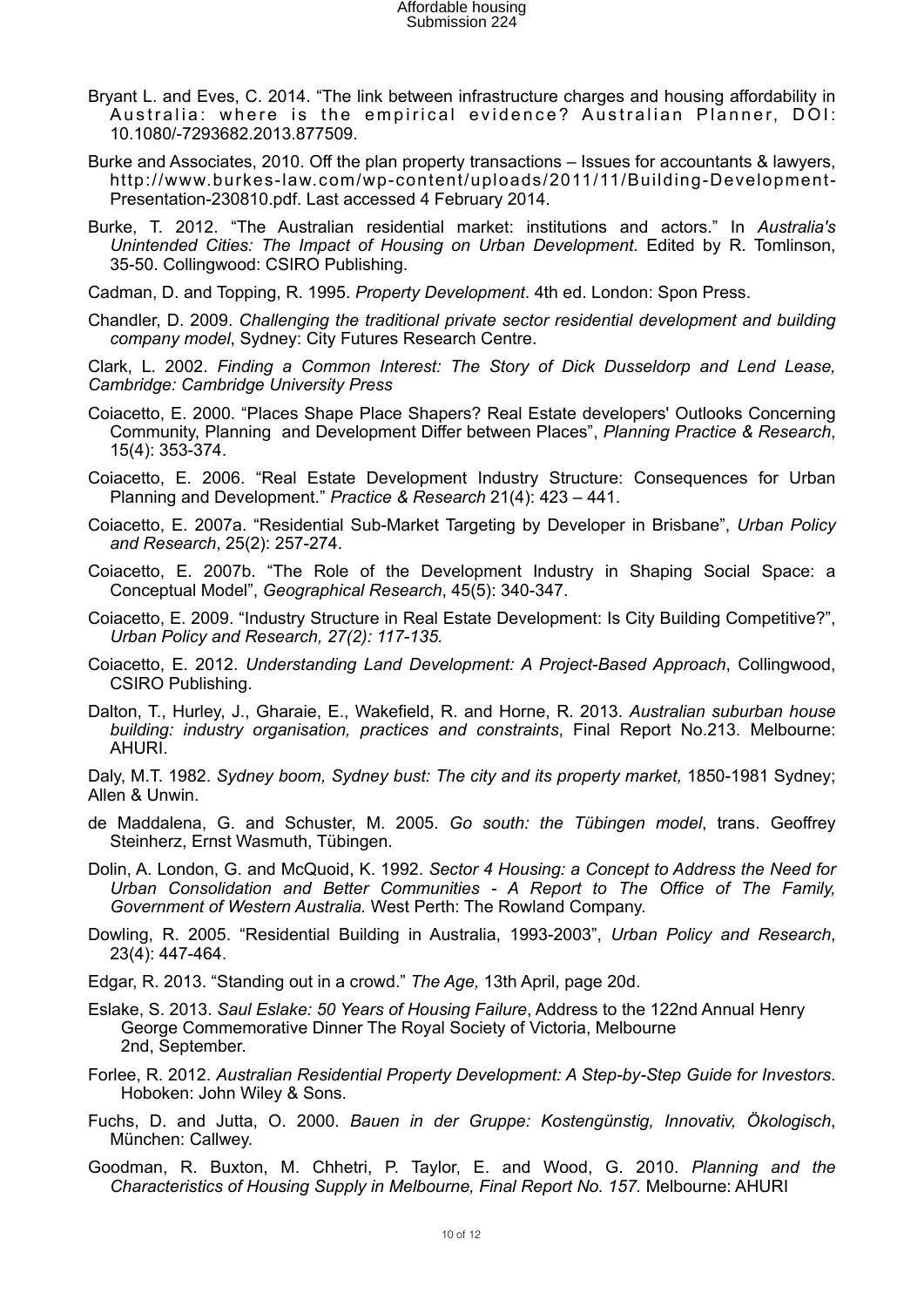- Gurran, N. Ruming, K. and Randolph, B. 2009 *Counting the Costs: Planning Requirements, Infrastructure Contributions, and Residential Development in Australia.* AHURI Final Report No. 140, Melbourne: AHURI.
- Housing Supply and Affordability Reform Working Party (HSAR) 2012. *Housing Supply and Affordability Report*, Canberra: COAG.
- Kent, T. 2011. *Property Development Finance Post-GFC*, presentation for Ashe Morgan Winthrop, 26 August, Brisbane.
	- http://www.qld.api.org.au/assets/media\_library/000/000/206/original.pdf?1314684262, accessed 27 September 2013
- Krämer, S. and Gerd, K. 2009. *Städte und Baugemeinschaften*, Stuttgart and Zürich: Wüstenrot Stiftung, Ludwigsburg, and Karl Krämer Verlag.
- Landcom (2010) *Annual Report.* Sydney: Landcom.
- Matusik, M. (2012) Matusik Property Insight, http://matusikmissive.com.au/2013/09/25/polled-

property-websites/ (Accessed 16/10/2013)

- MCU (Major Cities Unit) 2010. *State of Australian Cities 2010.* Canberra: Commonwealth of Australia.
- Milgrom, P. (2011) "Critical Issues in the Practice of Market Design", *Economic Inquiry*, 49(2): 311-320.
- Millington, A. 2013. *Property Development*, Hoboken: Taylor and Francis.
- NHSC (National Housing Supply Council) 2013. *Housing Supply and Affordability Issues 2012-13.*  Canberra: Commonwealth of Australia.
- Newton, P. and Glackin, S. 2014. "Understanding infill: towards a new policy and practice for urban regeneration in the established suburbs of Australia's cities". *Urban Policy and Research.* DOI: 10.1080/08111146.2013.877389
- Pallisco, M. 2014. 'Eye-opener sale' in Capital Gains, *The Age*, Saturday 19th, pages 14-15.
- Peiser, R. and Hamilton, D 2012. Professional Real Estate Development The ULI Guide to *the Business*, 3rd ed. Chicago: Urban Land Institute.
- Phan, T. Peterson, J. and Chandra, S. 2008. "Urban Infill: Extent and Implications in the City of Monash." *People and Place* 16(4): 23-31.
- PCA (Property Council of Australia) 2012. *Making the Numbers Stack Up A Study into Major Residential Urban Renewal in Melbourne,* Melbourne: PCA.
- Rijavec, I. 2013. Why Citiniche? February 6<sup>th</sup>, http://citiniche.com.au/blog/why-citiniche/
- Roth, A. (2007) "The Art of Designing Markets." *Harvard Business Review* 85(10): 118-126.
- Roth, A. (2008) "What have we learned from market design?" *Economic Journal*, 118(March): 285-310.
- Rowley, S. and Phibbs, P. 2012. *Delivering diverse and affordable housing on infill development sites*, Final Report No.193. Melbourne: AHURI.
- Rowley, S., Costello, G., Higgins, D. and Phibbs, P. 2014. *The financing of residential development in Australia*, AHURI Final Report No. 219, Melbourne: AHURI.
- Ruming, K. 2010. "Developer Typologies in Urban Renewal in Sydney: Recognising the Role of Informal Associations between Developers and Local Government." *Urban Policy and Research* 28(1): 65-83.
- Szafraniec, J. and Hollaway, A 2012. *The Unplanned Source of Housing Supply: What Drives Incremental Infill Housing Development*. Melbourne: SGS Economics & Planning.

Thomas, P. 2010. *Profit from Property: Your Step-by-Step Guide to Successful Real Estate Development*, John Wiley & Sons

UDIA, 2011. *The 2011 UDIA state of the land report*, Canberra: Urban Development Institute of Australia